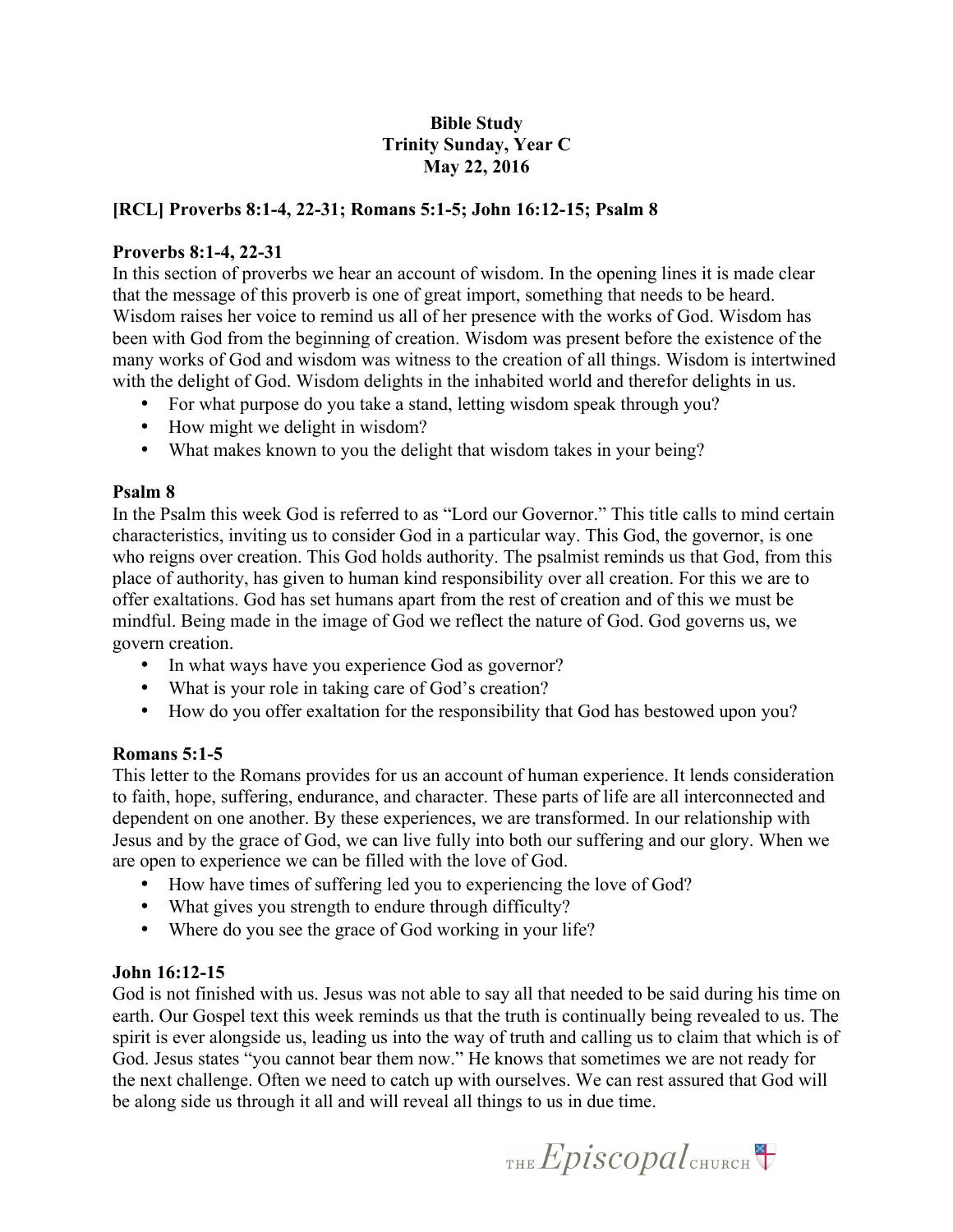- What do you think that Jesus still has to say to you?
- How has the spirit guided you in truth throughout your life?
- How might you be open to what the spirit has to declare to you?

#### *Written by Samantha Haycock*

*Samantha Haycock is the Director of Children and Youth Ministry at Christ Episcopal Church in Alameda. Her passion in ministry is spreading Jesus' call for social justice and in helping people to make connections between their daily and spiritual lives so that they can bring their whole and authentic selves to the world. Samantha is a banana slug, holding a BA in Psychology from UC Santa Cruz and has a Certificate in Youth and Family Ministry from Bexley Seabury and Forma Faith Formation Academy. She is a participant in the Collaborative for Church Vitality, serves on the Forma Advocacy Working Group, and assists The Episcopal Church DFMS with the youth, young adult, and Sermons that Work online presences. When she is not working Samantha enjoys concocting strange things in her kitchen and hiking all over the place.*

*Published by the Office of Formation of the The Episcopal Church, 815 Second Avenue, New York, N.Y. 10017.*

*© 2016 The Domestic and Foreign Missionary Society of the Protestant Episcopal Church in the United States of America. All rights reserved.*

THE  $Epis copal$ <sub>CHURCH</sub>